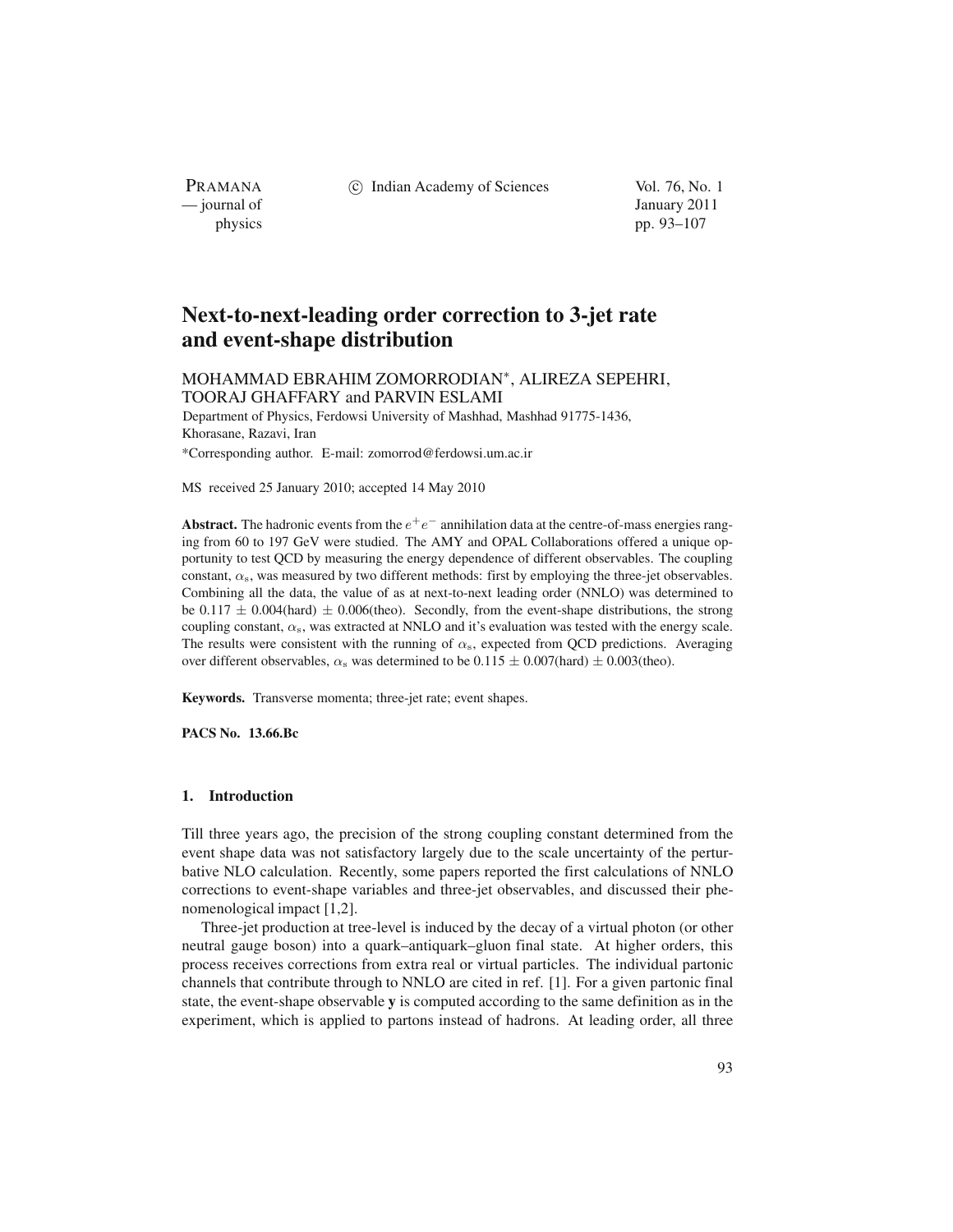final-state partons must be well separated from each other, such that **y** differs from the trivial two-parton limit. At NLO, up to four partons can be present in the final-state, two of which can be clustered together, whereas at NNLO, the final state consists of up to five partons, and as many as three partons can be clustered together. When more partons are there in the final state, one expects a better matching between theory and experiment [3].

The data from  $e^+e^-$  annihilation provide us with one of the cleanest ways of probing our quantitative understanding of QCD giving us an opportunity to measure the strong coupling between quarks and gluons. Three-jet production cross-sections and the related event-shape distributions in the  $e^+e^-$  annihilation processes are classic hadronic observables which can be measured very accurately and provide an ideal testing ground to understand strong interactions.

Jet observables in electron–positron annihilation can be used to find the value of the strong coupling constant  $\alpha_s$  [4–6]. This applies in particular to three-jet observables, where the leading-order parton process is proportional to  $\alpha_s$ . In order to extract the numerical value from the AMY data, precise theoretical calculations are necessary, calling for the next-to-next-to-leading order (NNLO) calculation.

Many 'event shape' observables were devised which provided a convenient way of characterizing the main features of such events. Analytic QCD predictions of the distributions of several of these event-shape observables are given in [7], which can be used to determine the crucial free parameter of the QCD – the coupling strength  $\alpha_s$  at NNLO.

In this paper we separated two- and three-jets events using the jet clustering algorithm introduced by the JADE group [8,9]. Using the newly computed NNLO corrections to three-jet rates and event-shape variables, we performed a new extraction of  $\alpha_s$  from the data on the standard set of three-jet observable and five event-shape variables, by using the AMY [10] and OPAL [7–11] data at the centre-of-mass energies ranging from 60 GeV to 197 GeV. The last section includes summary and conclusions.

## **2. JADE algorithm**

We separated two- and three-jet events by employing the jet clustering algorithm introduced by the JADE group [8]. In this algorithm the scaled mass spread defined as  $Y_{ij} = m_{ij}^2 / E_{\text{vls}}^2$  with  $m_{ij}^2 = 2E_i E_j (1 - \cos \theta_{ij})$  is calculated for each pair of particles in the event. If the smallest of the V<sub>s</sub> values is less than a parameter V<sub>s</sub> the corresponding the event. If the smallest of the  $Y_{ij}$  values is less than a parameter  $Y_{\text{cut}}$ , the corresponding pair of particles is combined into a cluster by summing the four momenta. This process is repeated, using all combinations of clusters and remaining particles, until all the  $Y_{ij}$ values exceed  $Y_{\text{cut}}$ . The clusters remaining at this stage are defined as the jets.

The distribution of jet multiplicities obtained by these clustering algorithms depends on the jet defining parameter  $Y_{\text{cut}}$ . For small  $Y_{\text{cut}}$ , many jets are found because of the hadronization of fluctuation process, whereas for large  $Y_{\text{cut}}$ , mostly two jet events are found and the  $q\bar{q}g$ -events are not resolved. However, Monte Carlo studies show that there is a range of cluster parameters, for which QCD effects can be resolved and the fragmentation effects are sufficiently small. In the following,  $Y_{\text{cut}} = 0.04$  was used which was found to be a reasonable cut [8].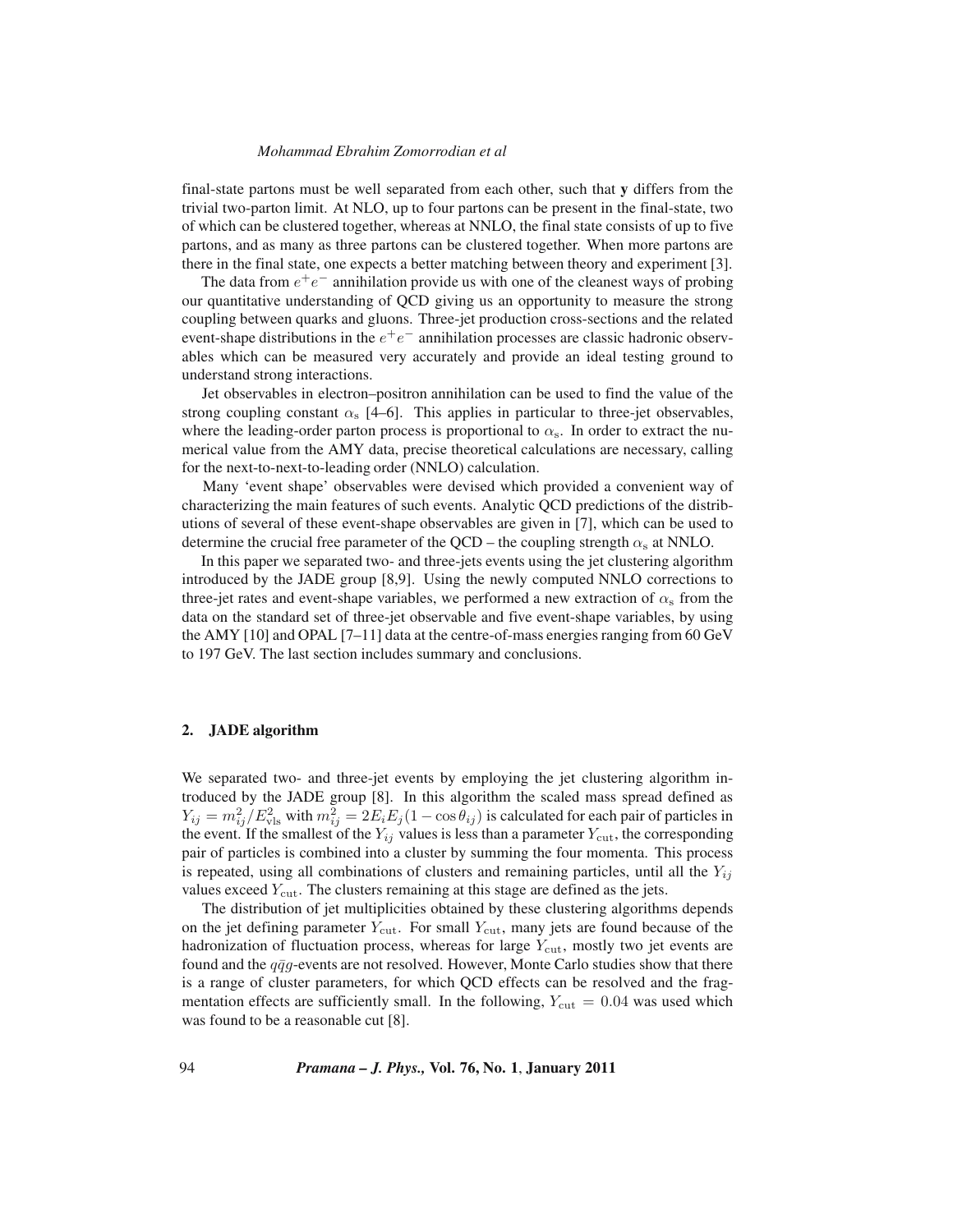

**Figure 1.** Three jet fraction for different  $Y_{\text{cut}}$ s. The data are from refs [7,10,11].

In figure 1, we show three-jet fraction for different  $Y_{\text{cut}}$ s. The decrease of the 3-jet rate at large  $Y_{\text{cut}}$  is clearly visible. Our results on AMY and OPAL data [7,10,11] are completely consistent with the results obtained by the JADE scheme [8,9].

# **3. Three-jet observables at NNLO**

Up to now, the precision of the strong coupling constant determined from event-shape data has been limited largely by the scale uncertainty of the perturbative NLO calculation [1,2,12]. In this paper, we report the first calculation of NNLO corrections to the 3-jet cross-section and related event-shape variables. The knowledge of the NNLO corrections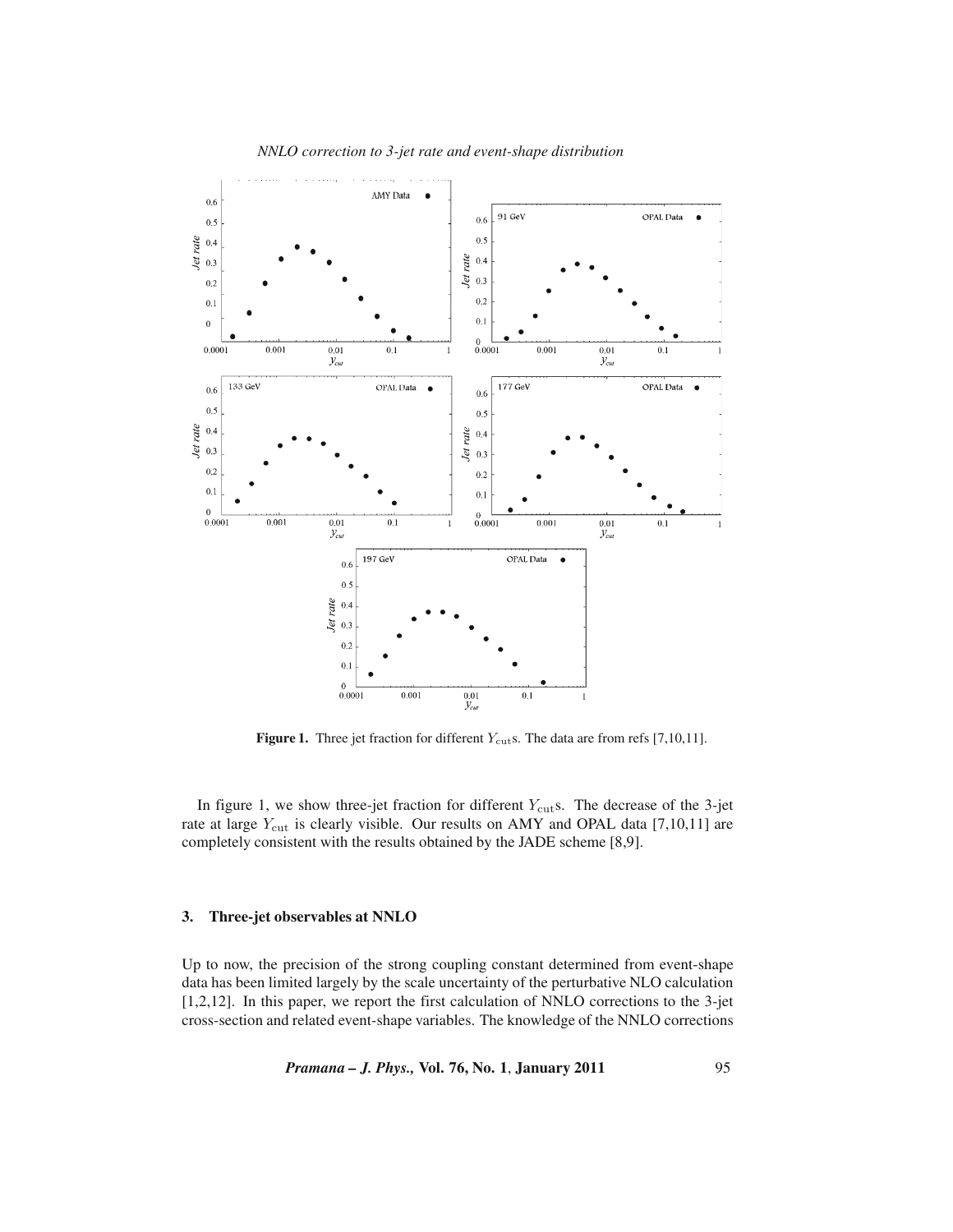to the event-shape distributions has important phenomenological impact on the extraction of strong coupling constant from AMY and OPAL data [7,10,11].

The  $\alpha_3^3$  corrections for the three-jet production was calculated using a recently de-<br>loned parton-level event-generator program EERAD3 [13]. This contains the relevant veloped parton-level event-generator program EERAD3 [13]. This contains the relevant matrix elements with up to five external partons. Besides the explicit infrared divergences from the loop integrals, the four-parton and five-parton contributions yield infrared divergent contributions if one or two of the final-state partons become collinear or soft. To extract these infrared divergences and combine them with the virtual corrections, the antenna subtraction method [14] was extended to NNLO level [15] and related event-shape variables [16,17] into EERAD3.



**Figure 2.** The scale variation of the three-jet rate with the JADE jet algorithm. The data are from refs [7,10,11] and the model is from ref. [12].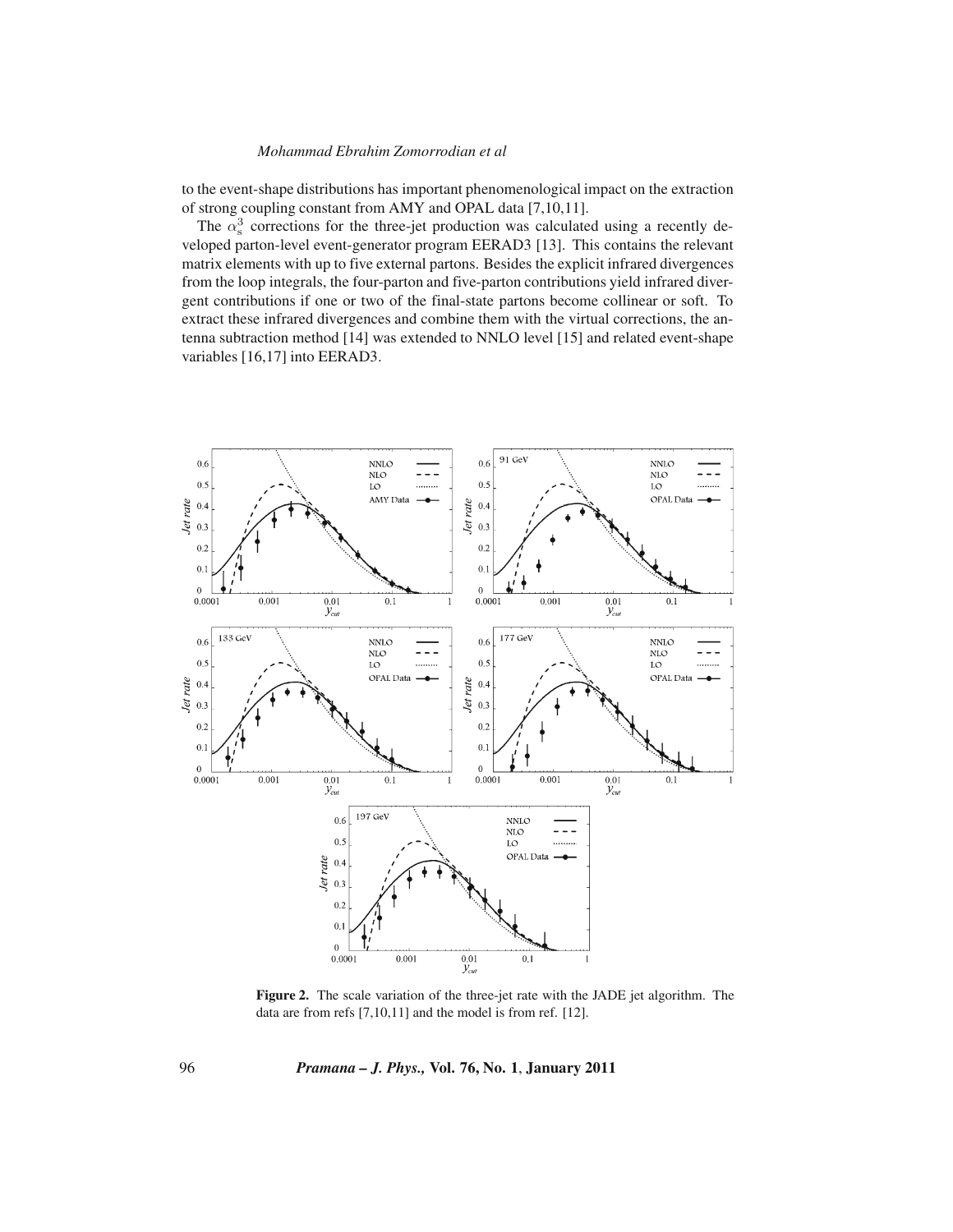|                  | $60$ GeV           | $91 \text{ GeV}$   | $133 \text{ GeV}$  | $177 \text{ GeV}$  | $197 \text{ GeV}$  |
|------------------|--------------------|--------------------|--------------------|--------------------|--------------------|
| $\alpha_{\rm s}$ | 0.123              | 0.119              | 0.112              | 0.104              | 0.105              |
|                  | $\pm$ 0.003(hadr)  | $\pm$ 0.006(hadr)  | $\pm$ 0.005(hadr)  | $\pm$ 0.004(hadr)  | $\pm$ 0.007(hadr)  |
|                  | $\pm 0.004$ (theo) | $\pm 0.005$ (theo) | $\pm 0.003$ (theo) | $\pm 0.007$ (theo) | $\pm 0.002$ (theo) |

**Table 1.**  $\alpha_s$  values for different centre-of-mass energies from 60 to 197 GeV.

The three-jet cross-section is expanded as [12]

$$
\frac{\sigma_{3\text{-jet}}}{\sigma_{\text{tot}}} = \frac{\alpha_{\text{s}}}{2\pi} A_{3\text{-jet}} + \left(\frac{\alpha_{\text{s}}}{2\pi}\right)^2 B_{3\text{-jet}} + \left(\frac{\alpha_{\text{s}}}{2\pi}\right)^3 C_{3\text{-jet}},\tag{4}
$$

where  $\sigma_0$  is the LO cross-section for  $e^+e^- \to$  hadrons. The coefficients  $A_{3-jet}$ ,  $B_{3-jet}$  and  $C_{3-jet}$  are calculated for  $\mu^2 = Q^2$  [12]. The measured three-jet cross-sections are shown in figure 2 for both AMY and OPAL data.

As the figures indicate, by comparing our measured values with perturbation theory in different orders, we observed that the agreement for each of the jet rates became systematically better as the order of perturbation theory increased. By fitting our data with eq. (4) the strong coupling constant  $\alpha_s$  can be derived. The values of  $\alpha_s$  are presented in table 1 and also in figure 3. Systematic uncertainties arise from the modelling of the hadronization. These were estimated using NNLO model. The NNLO model employs a different hadronization model, for determining the theoretical prediction correction factor. The fit-related systematic variation accounted for the uncertainty due to the dependence of the fixed order and resummed predictions on the renormalization scale,  $x_{\mu}$ , where  $x_{\mu} = \mu/\sqrt{s}$ . The value of  $x_{\mu}$  could be either 0.5 or 1. The largest deviation from the standard fit value was taken as the contribution to the systematic error representing



**Figure 3.** The plot of  $\alpha_s$  as a function of the centre-of-mass energy for three-jet rate.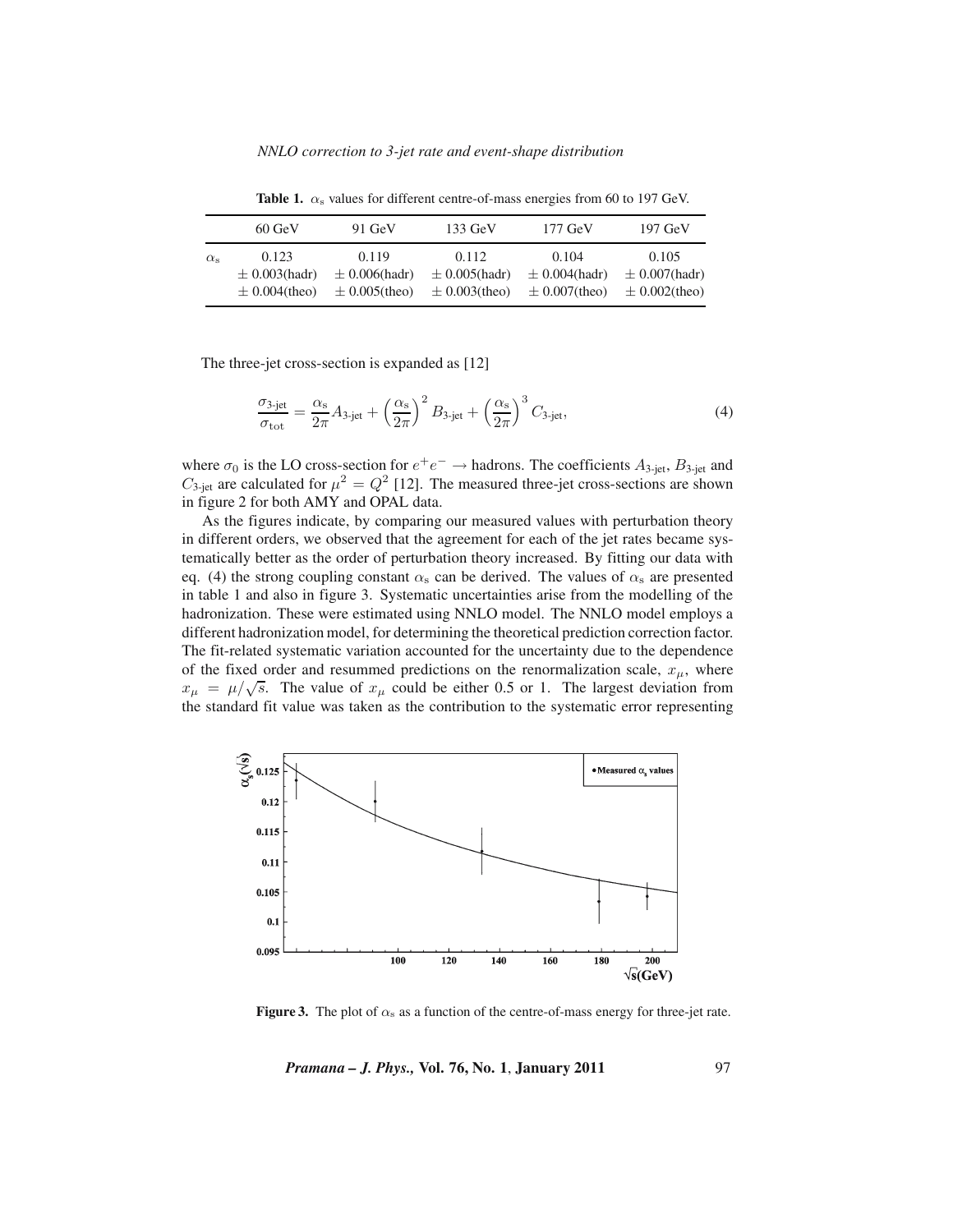renormalization scale uncertainty. The standard value of  $\alpha_s$  was estimated by comparing theory with data using the value of  $x_{\mu} = 1$ .

## **4. Event shapes in perturbation theory [1–3]**

The perturbative expansion for the distribution of a generic observable **y** up to NNLO at centre-of-mass energy  $\sqrt{s}$  for renormalization scale  $\mu^2 = s$  and  $\alpha_s = \alpha_s(\sqrt{s})$  is given by

$$
\frac{1}{\sigma_{\text{had}}} \frac{d\sigma}{dy} = \left(\frac{\alpha_s}{2\pi} \frac{d\bar{A}}{dy} + \left(\frac{\alpha_s}{2\pi}\right)^2 \frac{d\bar{B}}{dy}\right) + \left(\frac{\alpha_s}{2\pi}\right)^3 \frac{d\bar{C}}{dy} + O\left(\alpha_s^4\right). \tag{5}
$$

Here the event-shape distribution is normalized to the total hadronic cross-section  $\sigma_{\text{had}}$ . With the assumption of massless quarks, then at NNLO we have,

$$
\sigma_{\text{had}} = \sigma \left( 1 + \frac{3}{2} C_F \left( \frac{\alpha_s}{2\pi} \right) + K_2 \left( \frac{\alpha_2}{2\pi} \right)^2 + O(\alpha_s^3) \right),\tag{6}
$$

where the Born cross-section for  $e^+e^- \rightarrow q\bar{q}$  is

$$
\sigma_0 = \frac{4\pi\alpha}{3s} N e_q^2. \tag{7}
$$

The constant  $K_2$  is given by

$$
K_2 = \frac{1}{4} \left[ -\frac{3}{2} C_F^2 + C_F C_A \left( \frac{123}{2} - 44 \zeta_3 \right) + C_F T_R N_F (-22 + 16 \zeta_3) \right],\tag{8}
$$

where  $\varsigma_3 = 1.202056903...$  and the QCD colour factors are

$$
C_A = N, \quad C_F = \frac{N^2 - 1}{2N}, \quad T_R = \frac{1}{2}
$$
 (9)

for  $N = 3$  colours and  $N_F$  light quark flavours.

In practice, we compute the perturbative coefficients  $A$ ,  $B$  and  $C$ , which are all normalized to  $\sigma_0$ :

$$
\frac{1}{\sigma_0} \frac{d\sigma}{dy} = \left(\frac{\alpha_s}{2\pi}\right) \frac{dA}{dy} + \left(\frac{\alpha_s}{2\pi}\right)^2 \frac{dB}{dy} + \left(\frac{\alpha_s}{2\pi}\right)^3 \frac{dC}{dy} + O\left(\alpha_s^4\right). \tag{10}
$$

*A*, *B* and *C* however are related to  $\overline{A}$ ,  $\overline{B}$  and  $\overline{C}$  as

$$
\bar{A} = A,
$$
\n
$$
\bar{B} = B - \frac{3}{2} C_F A,
$$
\n
$$
\bar{C} = C - \frac{3}{2} C_F B + \left(\frac{9}{4} C_F^2 - K_2\right) A.
$$
\n(11)

These coefficients are computed at a renormalization scale fixed to the centre-of-mass energy, and depend therefore only on the value of the observable *y*. They explicitly include only QCD corrections with non-singlet quark couplings and are therefore independent of electroweak couplings. At  $O(\alpha_s^2)$ , these amount to the full corrections, while the  $O(\alpha_s^3)$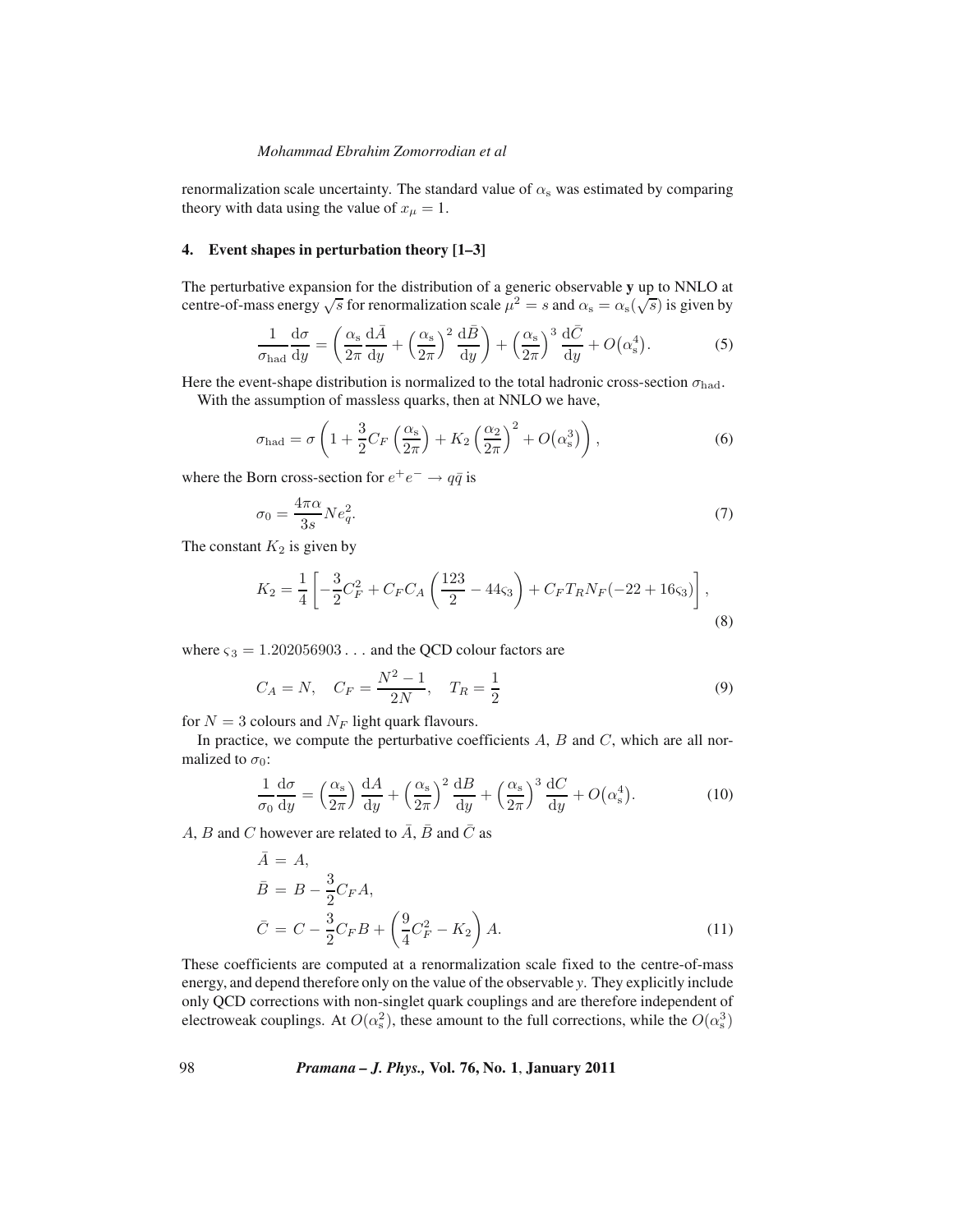corrections also receive a pure-singlet contribution. This pure-singlet contribution arises from the interference of diagrams where the external gauge boson couples to different quark lines. In four-jet observables at  $O(\alpha_s^3)$ , these singlet contributions were found to be<br>extremely small [18] extremely small [18].

The QCD coupling constant evolves according to the renormalization group equation, which is to NNLO:

$$
\mu^2 \frac{d\alpha_s(\mu)}{d\mu^2} = -\alpha_s(\mu) \left[ \beta_0 \left( \frac{\alpha_s(\mu)}{2\pi} \right) + \beta_1 \left( \frac{\alpha_s(\mu)}{2\pi} \right)^2 + \beta_2 \left( \frac{\alpha_s(\mu)}{2\pi} \right)^3 + O(\alpha_s^4) \right]
$$
(12)

with the MS-scheme coefficients

$$
\beta_0 = \frac{11C_A - 4T_RN_F}{6}
$$
\n
$$
\beta_1 = \frac{17C_A^2 - 10C_A T_R N_F - 6C_F T_R N_F}{6},
$$
\n
$$
\beta_2 = \frac{1}{432} (2857C_A^3 + 108C_F^2 T_R N_F - 1230C_F C_A T_R N_F -2830C_A^2 T_R N_F + 264C_F T_R^2 N_F^2 + 316C_A T_R^2 N_F^2).
$$
\n(13)

Equation (12) is solved by introducing  $\Lambda_{MS}^{N_F}$  as integration constant with  $L = 2 \log(u/\Lambda_{FS})$  viabling the numing coupling constant:  $2 \log(\mu/\Lambda_{\rm MS}^{N_F})$ , yielding the running coupling constant:

$$
\alpha_{s}(\mu) = \frac{2\pi}{\beta_{0}L} \left( 1 - \frac{\beta_{1}}{\beta_{0}^{2}} \frac{\log L}{L} + \frac{1}{\beta_{0}^{2}L^{2}} \left( \frac{\beta_{1}^{2}}{\beta_{0}^{2}} \left( \log^{2} L - \log L - 1 \right) + \frac{\beta_{2}}{\beta_{0}} \right) \right).
$$
\n(14)

In terms of the running coupling  $\alpha_s$ , the NNLO (non-singlet) expression for the eventshape distributions becomes

$$
\frac{1}{\sigma_{\text{had}}} \frac{d\sigma}{dy}(s, \mu^2, y) = \left(\frac{\alpha_s(\mu)}{2\pi} \frac{d\bar{A}}{dy} + \left(\frac{\alpha_s(\mu)}{2\pi}\right)^2\right) \left(\frac{d\bar{B}}{dy} + \frac{d\bar{A}}{dy}\beta_0 \log \frac{\mu^2}{s}\right) \n+ \left(\frac{\alpha_s(\mu)}{2\pi}\right)^3 \left(\frac{d\bar{C}}{dy} + 2\frac{d\bar{B}}{dy}\beta_0 \log \frac{\mu^2}{s} + \frac{d\bar{A}}{dy}\left(\beta_0^2 \log^2 \frac{\mu^2}{s} + \beta_1 \log \frac{\mu^2}{s}\right)\right) + O(\alpha_s^4). \tag{15}
$$

Besides explicit infrared divergences from the loop integrals, the four-parton and fiveparton contributions yield infrared divergent contributions if one or two of the finalstate partons become collinear or soft. In order to extract these infrared divergences and combine them with the virtual corrections, the antenna subtraction method [19] was extended to NNLO level [20] and implemented for  $e^+e^- \rightarrow 3$  jets and related eventshape variables [21]. The analytical cancellation of all infrared divergences serves as a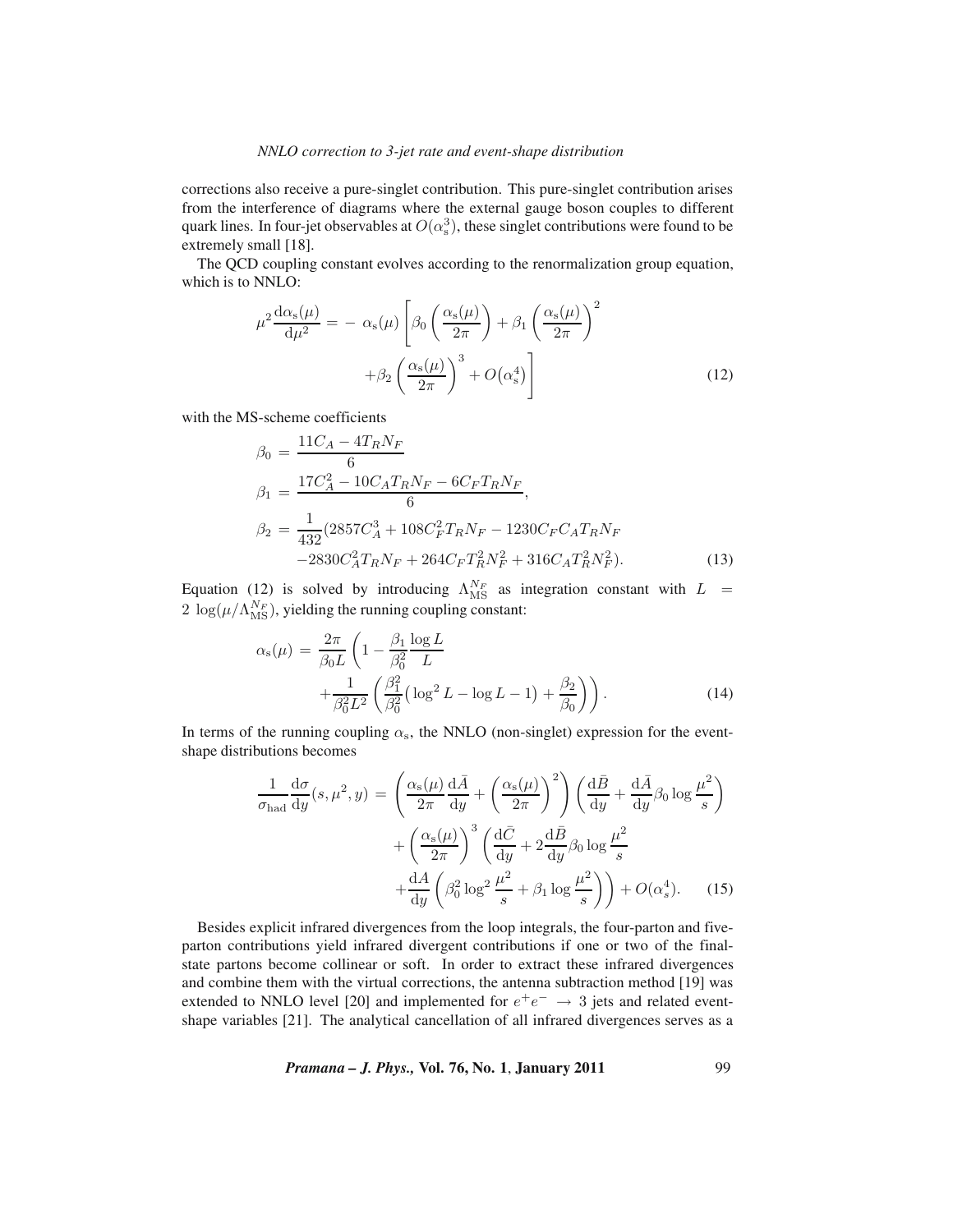very strong check on the implementation. EERAD3 yields the perturbative A, B and C coefficients as histograms for all infrared-safe event-shape variables related to threeparticle final states at leading order. As a cross-check,  $A$  and  $B$  have also been obtained from an independent integration [22] of the NLO matrix elements [23], showing excellent agreement. While  $A$  and  $B$  can be computed to very high numerical accuracy, the computation of  $C$  is so CPU-intensive that we could obtain only results with numerical integration errors of typically a few per cent [1].

#### **5. Event-shape variable**

The properties of hadronic events can be described by a set of event-shape observables. These can be used to characterize the distribution of particles in an event as 'pencillike', planar, spherical, etc. They can be computed by either using the measured charged particles and calorimeter clusters, or by using the true hadrons or partons in simulated events. The following event shapes are considered here:

(a) *Thrust, T* [24]

The global event-shape variable thrust is defined as

$$
T = \max\left(\frac{\sum \vec{p}_i \cdot \vec{n}}{\sum |\vec{p}_i|}\right),\tag{16}
$$

where  $\vec{p}_i$  is the momentum vector of particle i. The thrust axis  $\vec{n}$  is the unit vector which maximizes the above expression. The value of the thrust can vary between 0.5 and 1.0.

(b) *Jet broadening*,  $B_W$  *and*  $B_T$  [25]

Taking a plane perpendicular to  $\vec{n}_T$  through the coordinate origin, one defines two event hemispheres  $H_{1,2}$ . In each of them, one determines the hemisphere broadening:

$$
B_i = \frac{\sum_{k \in H_i} |\vec{p}_k \times \vec{n}_\text{T}|}{2 \sum_k |\vec{p}_k|}.
$$
 (17)

The wide and total jet broadening are then defined as

$$
B_{\rm W} = \max(B_1, B_2),\tag{18}
$$

$$
B_{\rm T} = B_1 + B_2. \tag{19}
$$

## (c) *The C-parameter* [26]

The C-parameter is derived from the eigenvalues of the linearized momentum tensor

$$
\theta^{\alpha/3} = \frac{1}{\sum_{k} |\vec{p}_{k}|} \sum_{k} \frac{P_{k}^{\alpha} P_{k}^{\beta}}{|\vec{P}_{k}|}, \quad \alpha, \beta = 1, 2, 3
$$
\n(20)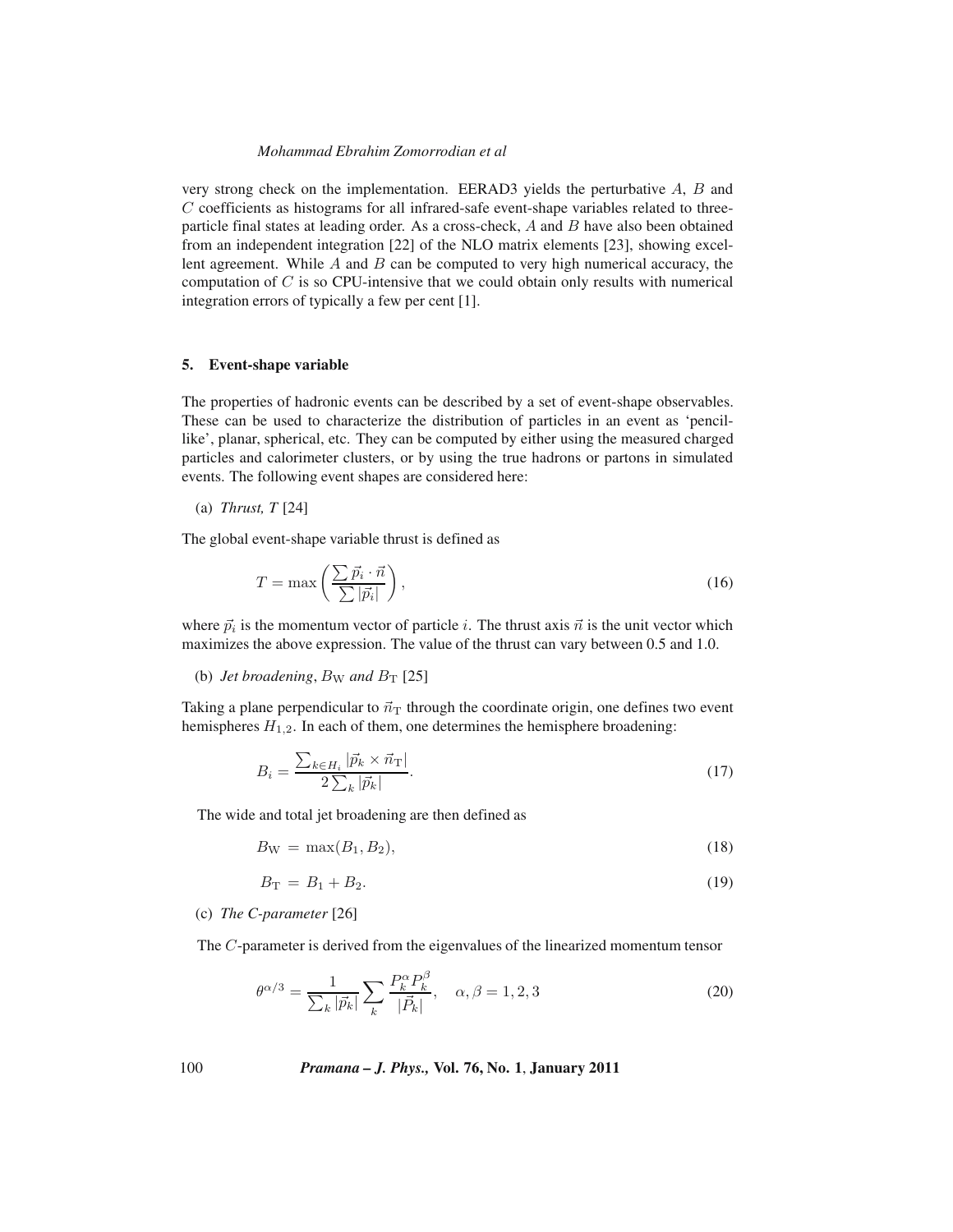which has three eigenvalues  $\lambda_i$ . These eigenvalues are used to construct the C-parameter:

$$
C = 3(\lambda_1 \lambda_2 + \lambda_2 \lambda_3 + \lambda_3 \lambda_1). \tag{21}
$$

This definition is equivalent to

$$
C = 3(\theta^{11}\theta^{22} + \theta^{22}\theta^{33} + \theta^{33}\theta^{11} - \theta^{12}\theta^{12} - \theta^{23}\theta^{23} - \theta^{31}\theta^{31}).
$$
 (22)

# **6.** Determination of  $\alpha_s$  using event-shape distributions **and calculating uncertainties**

In §4, eq. (15) is the perturbative expansion for the distribution of a generic observable **y** up to NNLO, for the renormalization scale  $\mu^2$  [1].

The coefficients  $A$ ,  $B$  and  $C$  were computed for several event-shape variables [1,2,12, 27,28]. The calculation was carried out using a newly developed parton-level event generator programme EERAD3 which contained the relevant matrix elements with up to five external partons [29–32]. The measured normalized differential cross-sections, for each of the four event shapes are shown in figures 4–7 for 60 to 197 GeV centre-of-mass energies. As the figures indicate, our real data are consistent with NNLO compared to NLO or



**Figure 4.** The thrust distribution at LO (dotted line), NLO (dashed line) and NNLO (solid line) compared to experimental data from AMY and OPAL for  $Q = 60-197$  GeV. The data are from refs  $[7,10,11]$  and the model is from refs  $[1-3,12]$ .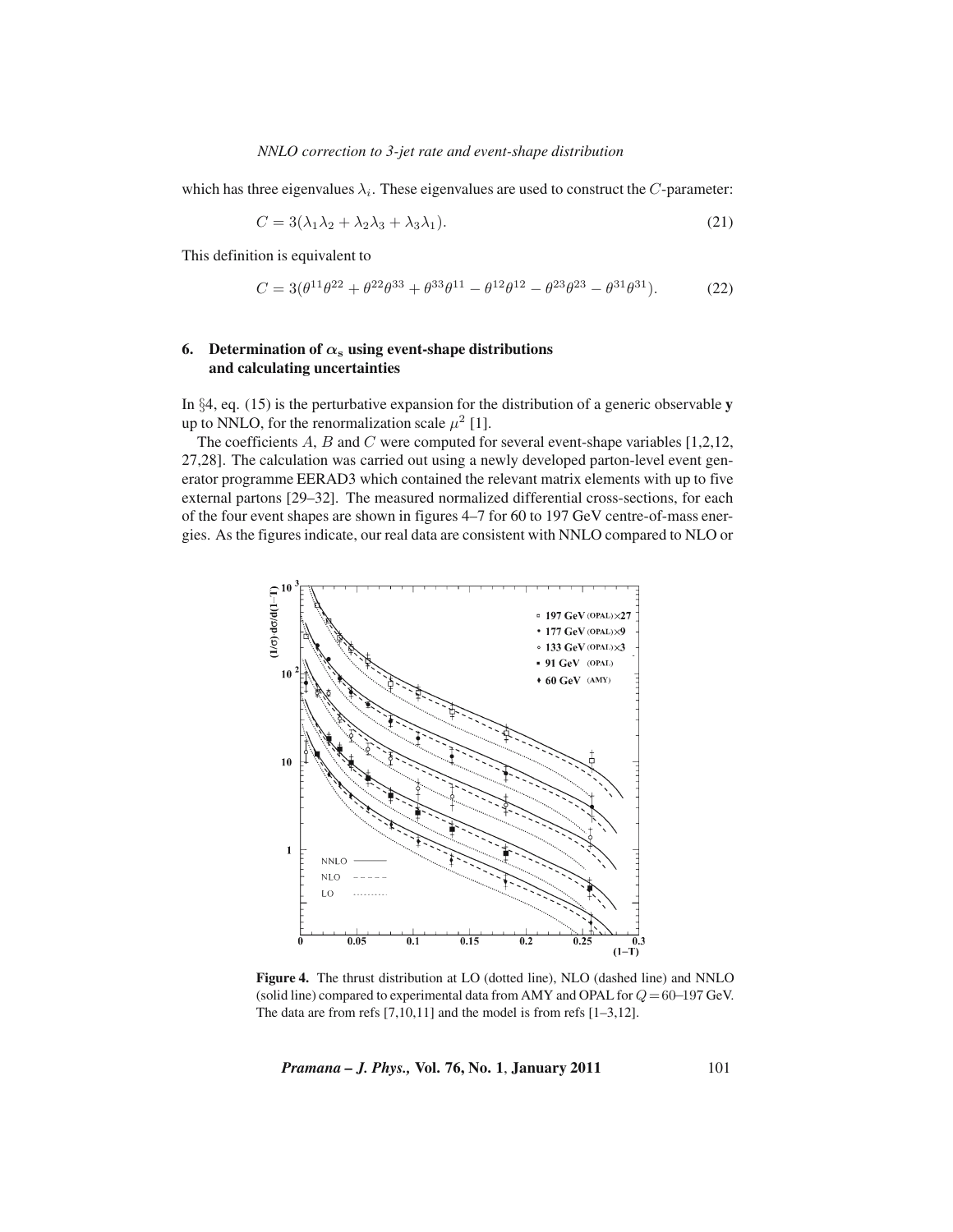*Mohammad Ebrahim Zomorrodian et al*



**Figure 5.** Total jet broadening distribution at LO (dotted line), NLO (dashed line) and NNLO (solid line) compared to experimental data from AMY and OPAL for  $Q = 60-197$  GeV. The data are from refs [7,10,11] and the model is from refs [1–3,12].



**Figure 6.** Wide jet broadening distribution at LO (dotted line), NLO (dashed line) and NNLO (solid line) compared to experimental data from AMY and OPAL for  $Q = 60-197$  GeV. The OPAL data are from refs [7,10,11] and the model is from refs [1–3,12].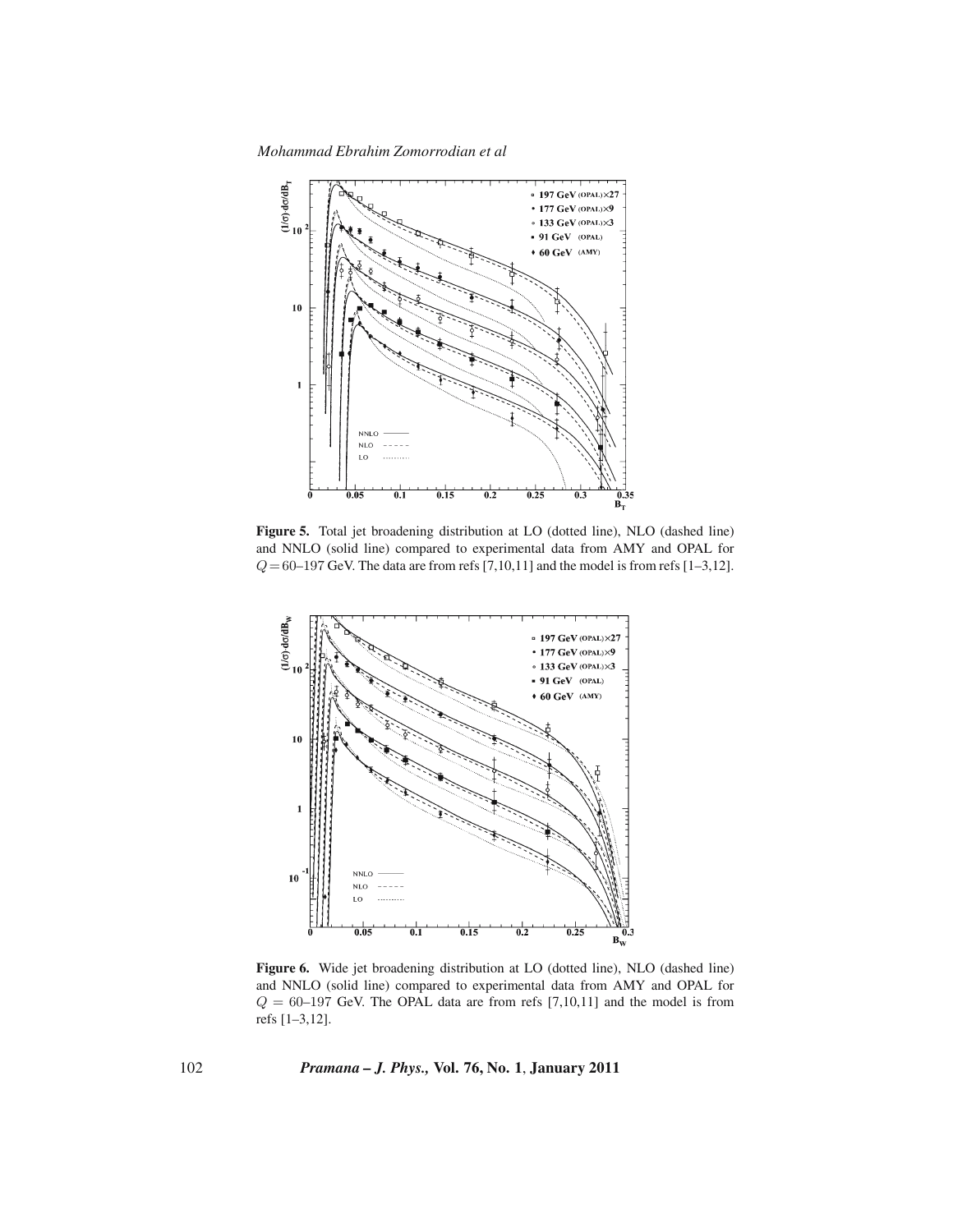*NNLO correction to 3-jet rate and event-shape distribution*



Figure 7. C parameter distribution at LO (dotted line), NLO (dashed line) and NNLO (solid line) compared to experimental data from AMY and OPAL for  $Q = 60-197$  GeV. The OPAL data are from refs [7,10,11] and the model is from refs [1–3,12].

LO calculations, because it involves higher-order terms in QCD calculations. The value of  $\alpha_s$  can be estimated by fitting the data with eq. (15).

In our calculations, two other sources of errors were considered.

(1) When comparing QCD with the data, it is necessary to correct for the effects of hadronization. The uncertainty associated with this hadronization correction was assessed using NNLO model. The larger change in  $\alpha_s$  resulting from these two alternatives was taken to define the error. It should be noted that these models have already been tuned to similar data to those used here, and hence we adopted this, arguably conservative, prescription for assessing the error.

(2) The theoretical error, associated with the missing higher-order terms in the theory, has traditionally been assessed by varying the renormalization scale factor,  $x_{\mu}$ . In all these results, the uncertainty due to the choice of the renormalization scale  $x_{\mu} = \mu/\sqrt{s}$  yields a large contribution to the total error. Consequently, missing higher orders, whose effects on the values of the coupling are assessed by varying  $x_{\mu}$ , are still important. The fitted values for  $\alpha_s$  change considerably for different choices of the scale. This is demonstrated for the C parameter, in figure 8. The plot shows the strong dependence of the fitted  $\alpha_s$ on the renormalization scale factor  $x_{\mu}$ . The real value of  $\alpha_s$  was estimated by comparing the theory with data using the minimum of  $\chi^2$  in this figure, such that wherever  $\chi^2$  was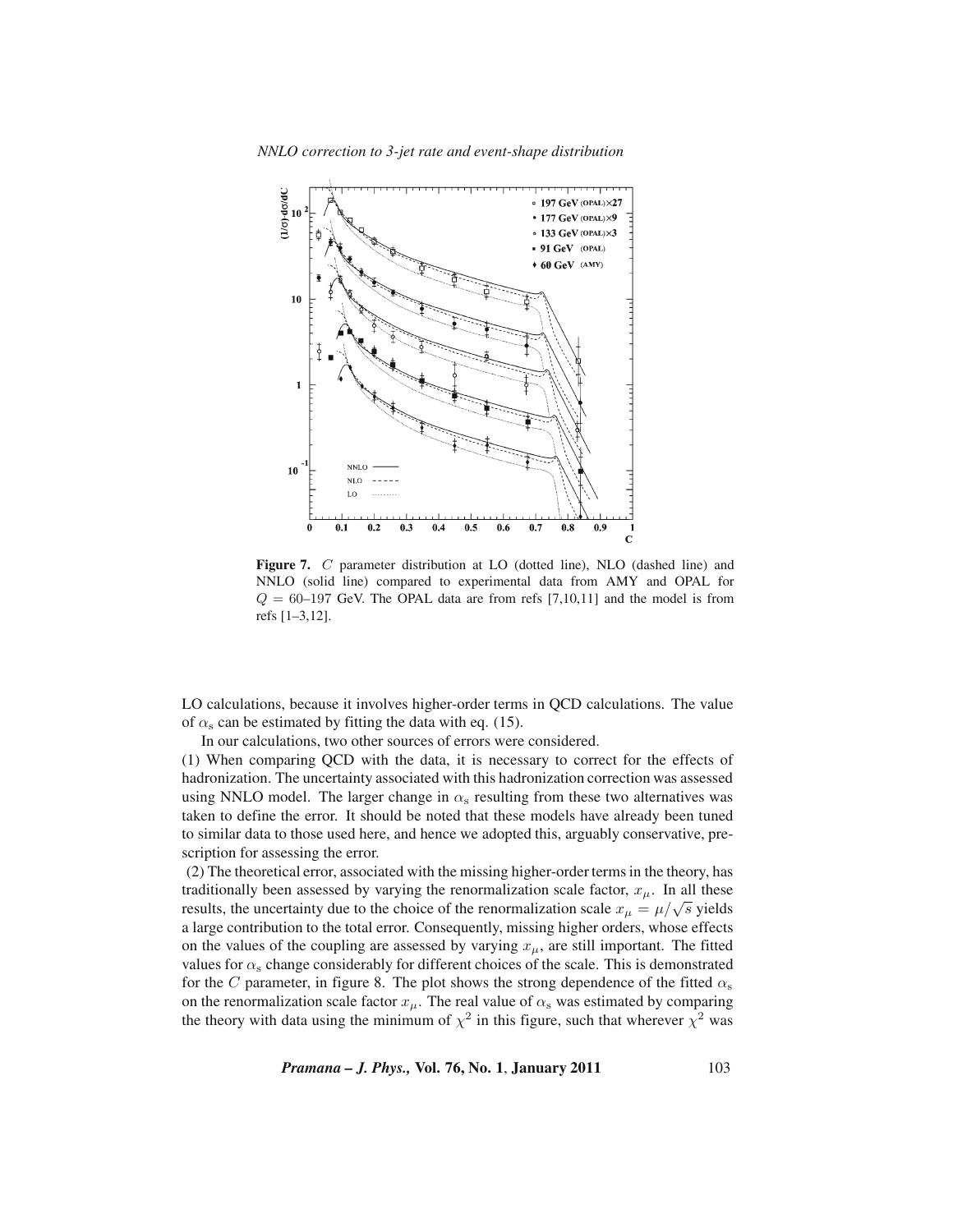*Mohammad Ebrahim Zomorrodian et al*



**Figure 8.** The plot showing the residual dependence of the fitted value of  $\alpha_s$  and uncertainty  $\chi^2$  on the renormalization factor.

minimum, it's corresponding  $\alpha_s$  value became our real strong coupling constant. In table 2 we present the values of  $\alpha_s$  for different observables on each available energy. Averaging over different observables for different energies, the values of  $\alpha_s$  are indicated in figure 9.

|                       | T                  | $B_{\rm T}$        | $B_{\rm W}$        | C                  |
|-----------------------|--------------------|--------------------|--------------------|--------------------|
| $\alpha_{\rm s}(60)$  | 0.123              | 0.122              | 0.127              | 0.126              |
|                       | $\pm$ 0.003(hadr)  | $\pm$ 0.005(hadr)  | $\pm$ 0.002(hadr)  | $\pm$ 0.006(hadr)  |
|                       | $\pm 0.005$ (theo) | $\pm 0.007$ (theo) | $\pm 0.003$ (theo) | $\pm 0.008$ (theo) |
| $\alpha_{\rm s}(90)$  | 0.119              | 0.118              | 0.116              | 0.115              |
|                       | $\pm$ 0.005(hadr)  | $\pm$ 0.007(hadr)  | $\pm$ 0.005(hadr)  | $\pm$ 0.003(hadr)  |
|                       | $\pm 0.001$ (theo) | $\pm 0.005$ (theo) | $\pm 0.007$ (theo) | $\pm 0.006$ (theo) |
| $\alpha_{\rm s}(133)$ | 0.114              | 0.111              | 0.109              | 0.107              |
|                       | $\pm$ 0.004(hadr)  | $\pm 0.004$ (hadr) | $\pm$ 0.006(hadr)  | $\pm$ 0.009(hadr)  |
|                       | $\pm 0.002$ (theo) | $\pm 0.008$ (theo) | $\pm 0.004$ (theo) | $\pm 0.001$ (theo) |
| $\alpha_{\rm s}(177)$ | 0.106              | 0.109              | 0.107              | 0.113              |
|                       | $\pm$ 0.003(hadr)  | $\pm$ 0.003(hadr)  | $\pm$ 0.005(hadr)  | $\pm$ 0.004(hadr)  |
|                       | $\pm 0.005$ (theo) | $\pm 0.007$ (theo) | $\pm 0.002$ (theo) | $\pm 0.008$ (theo) |
| $\alpha_{\rm s}(197)$ | 0.110              | 0.107              | 0.109              | 0.112              |
|                       | $\pm$ 0.002(hadr)  | $\pm 0.004$ (hadr) | $\pm$ 0.007(hadr)  | $\pm$ 0.008(hadr)  |
|                       | $\pm 0.002$ (theo) | $\pm 0.005$ (theo) | $\pm 0.004$ (theo) | $\pm 0.007$ (theo) |

**Table 2.**  $\alpha_s$  values for different event shapes at 60–197 GeV.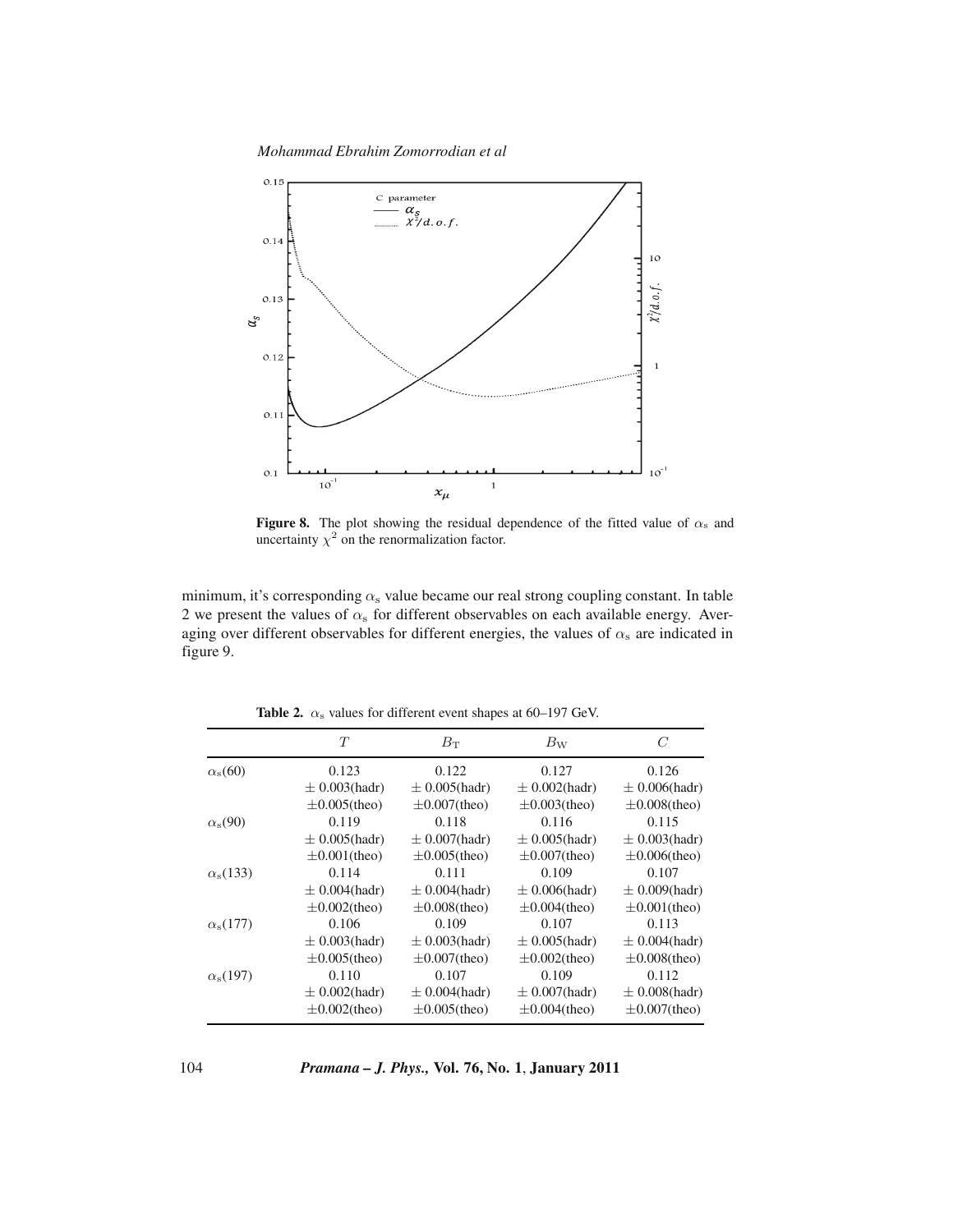

**Figure 9.** The running of  $\alpha_s$  as a function of the centre-of-mass energy.

## **7. Summary and conclusions**

In this paper we have presented measurements of the three-jet rate event shapes for hadronic events produced at AMY and OPAL at the centre-of-mass energies between 60 and 197 GeV. The predictions of the NNLO are found to be in general agreement with the measured distributions. In general, NNLO provides the best description of the data and LO the worst. The coupling constant,  $\alpha_s$ , was measured by two different methods: (1) by employing the three-jet observables. The variation of  $\alpha_s$  with energy scale over a range of 60 to 197 GeV was found to be in accordance with the expectations of QCD. (2) From the event-shape distributions. We extracted the strong coupling constant,  $\alpha_s$ , and tested it's evaluation with energy scale. The results are consistent with the running of  $\alpha_s$ , expected from QCD predictions.

## **References**

[1] A Gehrmann-De Ridder, T Gehrmann, E W N Glover and G Heinrich, *J. High Energy Phys.* **0712**, 094 (2007)

G Dissertori, A Gehrmann-De Ridder, T Gehrmann, E W N Glover, G Heinrich and H Stenzel (Giessen U), *Phys. Rev. Let.* **104**, 072002 (2010), arXiv:0910.4283[hep-ph]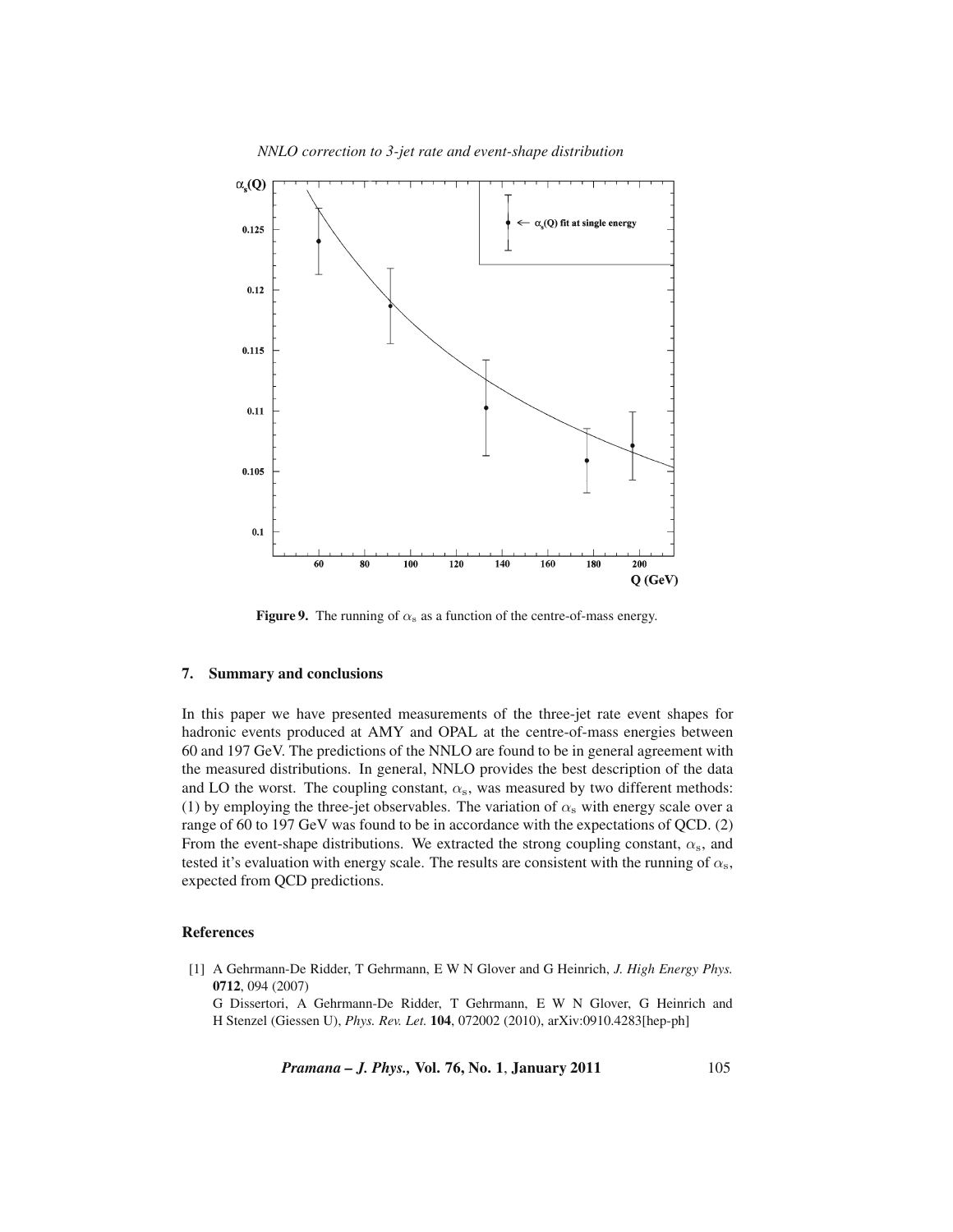- [2] G Dissertori, A Gehrmann-De Ridder, T Gehrmann, E W N Glover, G Heinrich and H Stenzel, *J. High Energy Phys.* **0802**, 040 (2008) Stefan Weinzierl, *J. High Energy Phys.* **0906**, 041 (2009)
- [3] E W N Glover, *Nucl. Phys. Proc. Suppl.* **116**, 3 (2003), arXiv:hep-ph/0211412
- [4] O Biebel, *Phys. Rep.* **340**, 165 (2001)
- [5] S Kluth, *Rep. Prog. Phys.* **69**, 1771 (2006), hepex/0603011
- [6] S Bethke, *Prog. Part. Nucl. Phys.* **58**, 351 (2007), hepex/0606035
- [7] OPAL Collaboration: G Abbiendi *et al*, *Eur. Phys. J.* **C45**, 547 (2006) OPAL Collaboration: G Abbiendi *et al*, *Eur. Phys. J.* **C40**, 287 (2005) OPAL Collaboration: *Eur. Phys. J.* **C53**, 21 (2008) The OPAL Collaboration: *Phys. Lett.* **B658**, 185 (2008) OPAL Collaboration: *Eur. Phys. J.* **C47**, 295 (2006) OPAL Collaboration: *Phys. Lett.* **B609**, 212 (2005)
- [8] JADE and OPAL Collaboration: G Abbiendi *et al*, *Eur. Phys. J.* **C17**, 19 (2000)
- [9] JADE Collaboration: W Bartel *et al*, *Z. Phys.* **C33**, 23 (1986)
- [10] AMY Collaboration: K B Lee *et al*, *Phys. Lett.* **B 313**, 469 (1993) Li *et al*, *Phys. Rev.* **D41**, 2675 (1990) VENUS Collaboration: K Abe *et al*, *Phys. Lett.* **B240**, 232 (1990); *Phys. Lett.* **B234**, 382 (1990); *Phys. Lett.* **B232**, 425 (1989); *Phys. Rev. Lett.* **66**, 280 (1991); *Phys. Lett.* **B246**, 297 (1990) AMY Collaboration, *Phys. Lett.* **B325**, 248 (1994) AMY Collaboration: *Phys. Lett.* **B313**, 469 (1993) JADE Collaboration: Movilla-Fernandez *et al*, *Eur. Phys. J.* **C1**, 461 (1998) [11] OPAL Collaboration: *Eur. Phys. J.* **C40**, 287 (2005) OPAL Collaboration: Acton *et al*, *Zeit. Phys.* **C55**, 1 (1992) OPAL Collaboration: Ackerstaff *et al*, *Zeit. Phys.* **C72**, 191 (1996) OPAL Collaboration: Ackerstaff *et al*, *Zeit. Phys.* **C75**, 193 (1997) L3 Collaboration: Achard *et al*, *Phys. Rep.* **399**, 71 (2004) OPAL Collaboration: G Abbiendi *et al*, *Eur. Phys. J.* **C45**, 547 (2006) DELPHI Collaboration: Abreu *et al*, *Zeit. Phys.* **C73**, 229 (1997); *J. High Energy Phys.* **0712**, 094 (2007) [12] Stefan Weinzierl, *J. High Energy Phys.* **0906**, 041 (2009) Stefan Weinzierl, *Phys. Rev. Lett.* **101**, 162001 (2008)
	- Stefan Weinzierl, *J. High Energy Phys.* **0907**, 009 (2009) G Dissertori, A Gehrmann-De Ridder, T Gehrmann, E W N Glover, G Heinrich and H Stenzel, *Nucl. Phys. Proc. Suppl.* **183**, 2 (2008)
- [13] A Gehrmann-De Ridder, T Gehrmann, E W N Glover and G Heinrich, *J. High Energy Phys.* **0711**, 058 (2007) G Dissertori, A Gehrmann-De Ridder, T Gehrmann, E W N Glover, G Heinrich and H Stenzel,
- *Nucl. Phys. Proc. Suppl.* **183**, 2 (2008) [14] D A Kosower, P*hys. Rev.* **D 57**, 5410 (1998); *Phys. Rev.* **D71**, 045016 (2005) J Campbell, M A Cullen and E W N Glover, *Eur. Phys. J.* **C9**, 245 (1999) A Daleo, T Gehrmann and D Matre, *J. High Energy Phys.* **0704**, 016 (2007)
- [15] A Gehrmann-De Ridder, T Gehrmann and E W N Glover, *J. High Energy Phys.* **0509**, 056 (2005); *Phys. Lett.* **B612**, 36 (2005); **612**, 49 (2005)
- [16] A Gehrmann-De Ridder, T Gehrmann, E W N Glover and G Heinrich, *Phys. Rev. Lett.* **100**, 172001 (2008)
- [17] A Gehrmann-De Ridder, T Gehrmann, E W N Glover and G Heinrich, *Phys. Rev. Lett.* **99**, 132002 (2007); *J. High Energy Phys.* **0712**, 094 (2007)